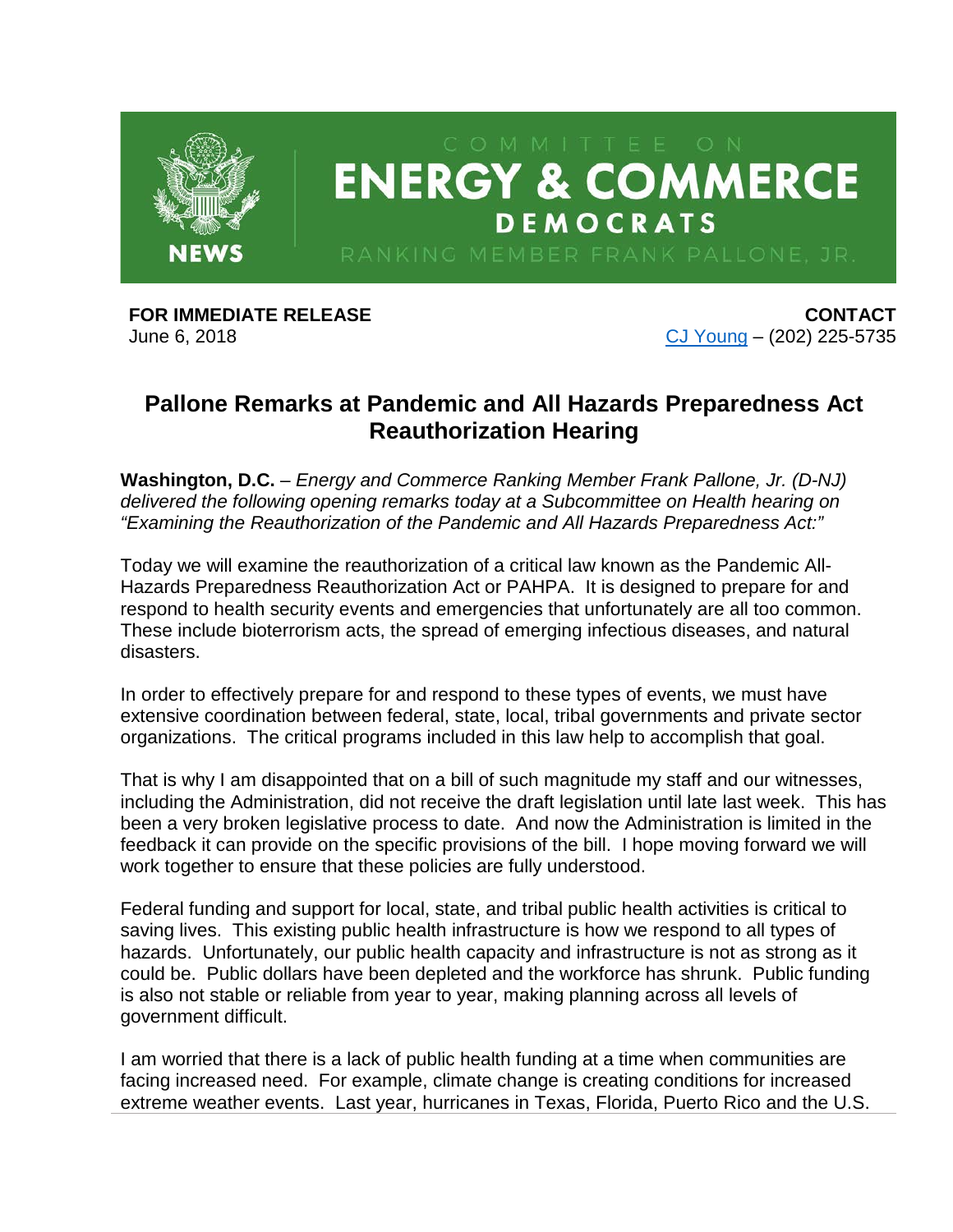Virgin Islands placed significant stress on our public health system. We need to increase public health funding, including to programs authorized by this bill, to bolster both our ability to prepare for and respond to these threats.

While I am generally supportive of the draft bill – I'd like to outline some specific concerns and questions. First, the Public Health Emergency Response Fund is funded using transfer authority. This is short sighted. We witnessed the downside of this approach firsthand during the Zika outbreak when the Republican Congress forced the Administration to fund our initial Zika efforts through transfers of existing appropriations. As a result, a state like Michigan, which was confronting its own public health emergency, the Flint water crisis, had some of its public health funding sent to states at high risk of local Zika transmission. Michigan lost funding that it could have used to address its own crisis in Flint. We shouldn't have to pick one crisis over another. New, real funding should be put in this fund.

Second, I have yet to hear a strong argument for moving the Strategic National Stockpile (SNS) from the Centers for Disease Control and Prevention (CDC) to the Assistant Secretary of Preparedness and Response (ASPR) in statute. The Secretary of HHS can and has already started the process of moving the SNS under existing law, and I see no reason to codify this move before we know the consequences. We must make certain that placing the SNS in ASPR instead of CDC does not weaken our current preparedness and response capabilities before making such a move permanent. From what I can tell, we are trading some debatable improvements in procurement efficiency on the front end for the ability to more effectively reach communities and individuals with the materials they need in case of a public health emergency. I would argue that ensuring that we can reach people with potentially life-saving drugs and medical supplies in the event of a public health emergency must be our top priority. CDC has the relationships and expertise that make the most sense for managing and operationalizing the stockpile, as well as a record of successful stewardship of the SNS.

Third, I have numerous questions regarding the intent of the cybersecurity language in this draft. As many are aware, the Oversight and Investigations Subcommittee has been working on this issue, and has discovered challenges regarding internal and external cybersecurity preparedness within HHS. I agree we need to do more to protect our health system from cyberattacks and the potential interruptions of care because of those attacks. However, we need to make certain that placing increased cybersecurity authorities within ASPR and as part of other emergency preparedness and response programs is the optimal solution. And if it is, that we authorize the resources to support any new authorities. Simply adding the word "cybersecurity" to certain programs within the Public Health Service Act and FDA's emergency use authorities will do little to boost our preparedness and response for cybersecurity threats unless it is done thoughtfully and with consideration for the problem we are trying to solve. I look forward to learning what exactly the role the Assistant Secretary for Preparedness and Response would play, under this legislation, in the event of a cybersecurity attack on the health care system.

I believe we should evaluate this legislation based on whether Americans in all corners of the country will be safer or not. I look forward to continuing our work on this bill.